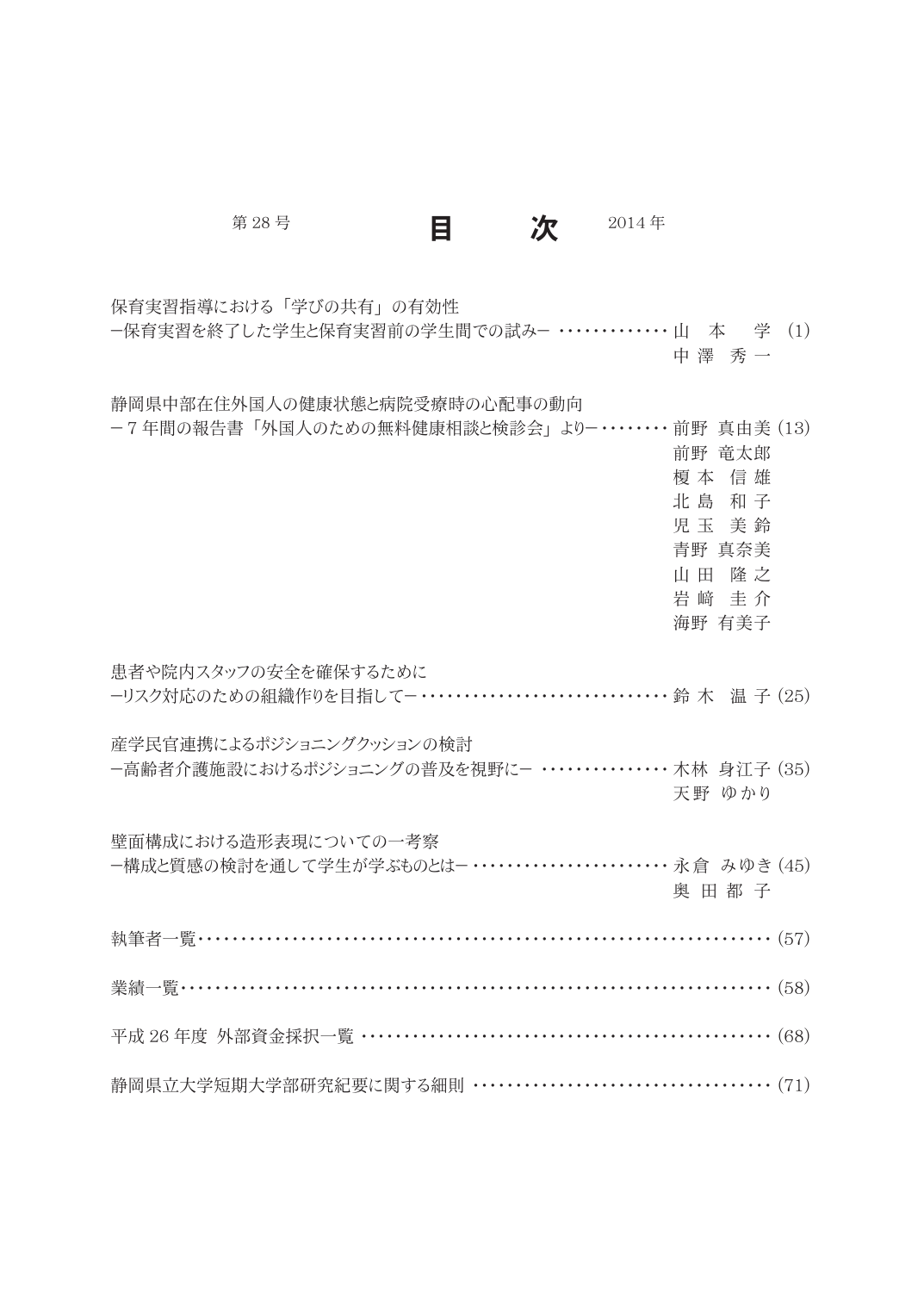# Annual Report

of

## University of Shizuoka, Junior College

(Shizuoka Kenritsu Daigaku Tanki Daigakubu)

| No.28                                                                                                                                                                                                                                                                                                                         | 2014                                                                                                                                                                                                    |
|-------------------------------------------------------------------------------------------------------------------------------------------------------------------------------------------------------------------------------------------------------------------------------------------------------------------------------|---------------------------------------------------------------------------------------------------------------------------------------------------------------------------------------------------------|
| YAMAMOTO Manabu, NAKAZAWA Shuichi<br>A Validity of "Sharing the Experience Learning" in Training for Internship of Child Care<br>and Education<br>-The Trial Between Students who finished Training for Internship of Child Care and<br>Education and Students who has not finished Training for Internship of Child Care and | Education- $\cdots$ $\cdots$ $\cdots$ $\cdots$ $\cdots$ $\cdots$ $\cdots$ $\cdots$ $\cdots$ $\cdots$ $\cdots$ $\cdots$ $\cdots$ $\cdots$ $\cdots$ $\cdots$ $\cdots$ $\cdots$ $\cdots$ $\cdots$ $\cdots$ |
| MAENO Mayumi, MAENO Ryutaro, ENOMOTO Nobuo, KITAJIMA Kazuko, KODAMA<br>Misuzu, AONO Manami, YAMADA Takayuki, IWASAKI Keisuke, UNNO Yumiko<br>Central Shizuoka                                                                                                                                                                 | The trend in the health conditioning and worries about seeing a doctor in foreigners living in<br>- From the Free Health Consultation and Check-ups Reports for 7 years $\cdots \cdots \cdots$ (13)     |
| SUZUKI Atsuko<br>Safety of Patients and Dental Staff                                                                                                                                                                                                                                                                          |                                                                                                                                                                                                         |
| KIBAYASHI, Mieko and AMANO, Yukari<br>Examination of a positioning cushion through industry-academia-government-public<br>collaboration                                                                                                                                                                                       |                                                                                                                                                                                                         |
| NAGAKURA, Miyuki and MIYAKO Okuda<br>A Study of Artistic Expression for Wall Space Conposition                                                                                                                                                                                                                                | - What is that students learn through the study of the structure and texture? - $\cdots$ (45)                                                                                                           |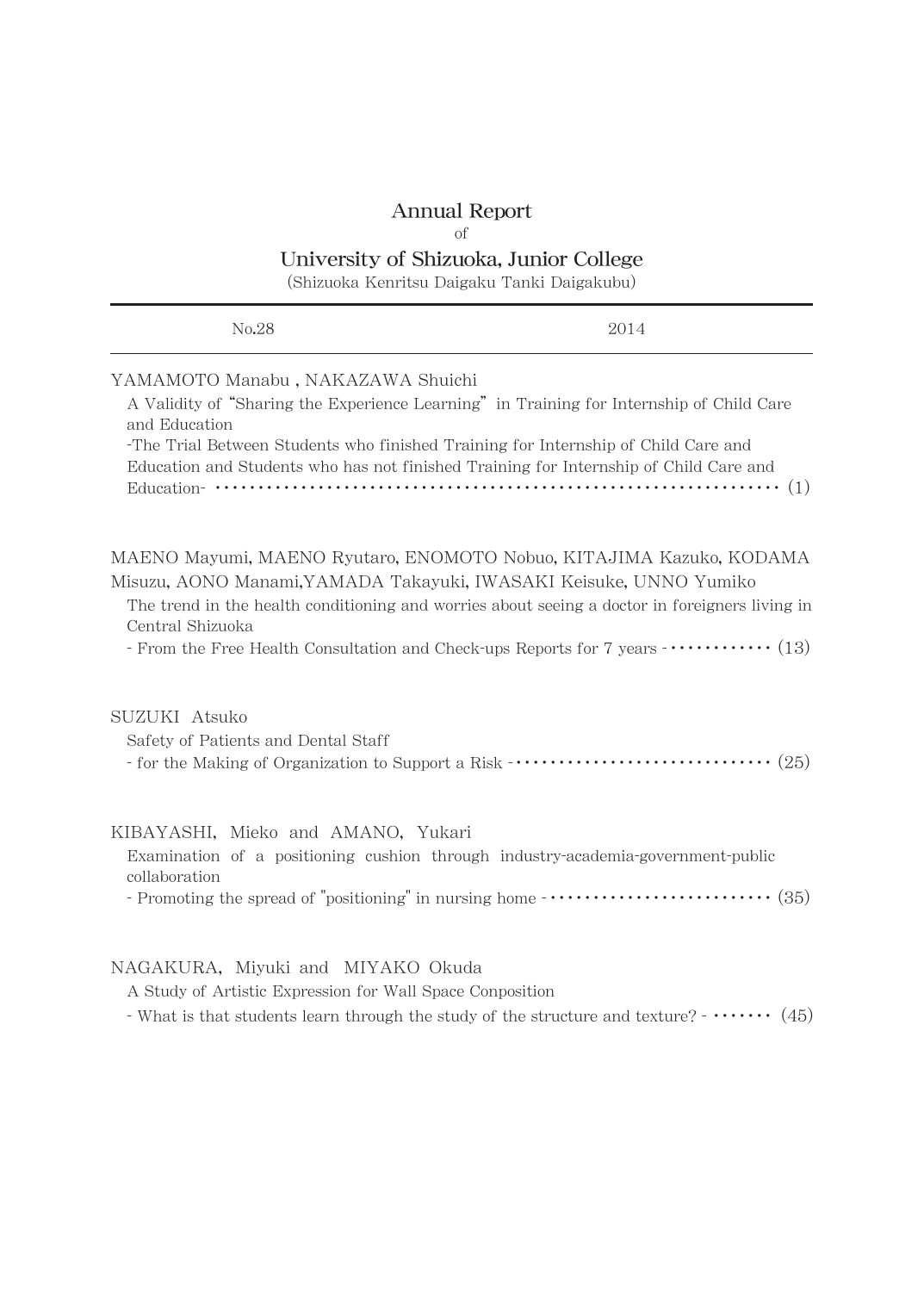第 28 - W 号 2014年

目 次

(http://oshika.u-shizuoka-ken.ac.jp/outline/research/)

- 1.介護サービス提供者の立場・職種・年齢・性別等の違いが利用者の ・・・・・・・・鈴 木 温 子 介護リスクに及ぼす影響について (その2)
- 2. 発達的観点からみた女性の親との心理的距離と Self-Esteem の関係 (2) ・・・・・ 三 田 英 二 - 「依存」 か 「服従」 か、 相関関係からの検討-
- 3.保育者養成課程の子どもの歌のピアノ指導における平易な原曲伴奏・本格 ・・・・山 本 学 伴奏の教材性および実践報告 (報告) カタヴァ 美紀 田代 千早 原 川 洋子 原 田 大 雪 丸尾 真紀子 八木 名菜子 山田 美穂子 鷲 巣 貴乃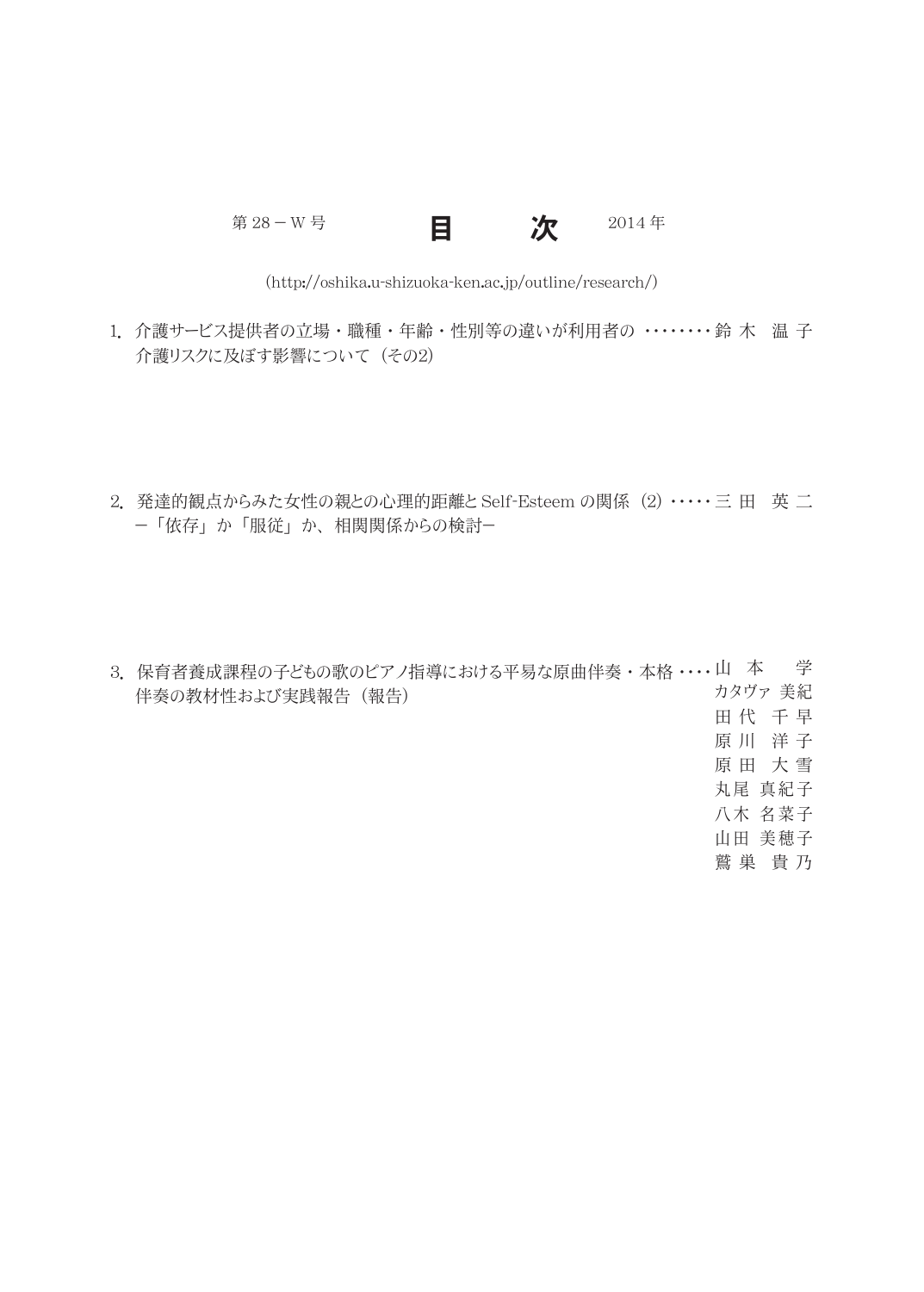### Annual Report(Web Edition)

#### of

## University of Shizuoka, Junior College

(Shizuoka Kenritsu Daigaku Tanki Daigakubu)

http://oshika.u-shizuoka-ken.ac.jp/outline/research/

| No.28<br>the contract of the contract of the contract of | 2014<br>---- |
|----------------------------------------------------------|--------------|
|                                                          |              |

## 1. SUZUKI Atsuko

A Study about the Influence that a Difference of Stage, Profession, Age, Sexuality of the Care Service Staff gives to a Care Risk of a User

## 2. MITA Eiji

Relation between psychological distance and Self-Esteem with women's parents from the viewpoint concerning development(2).

3. YAMAMOTO Manabu , KAHTAVA Miki, TASHIRO Chisa, HARAKAWA Youko, HARADA Hiroyuki, MARUO Makiko, YAGI Nanako, YAMADA Mihoko, WASHIZU Takano

Significance of Original and Simplified Teaching Material of Children's Songs Piano Accompaniment : Practical Report